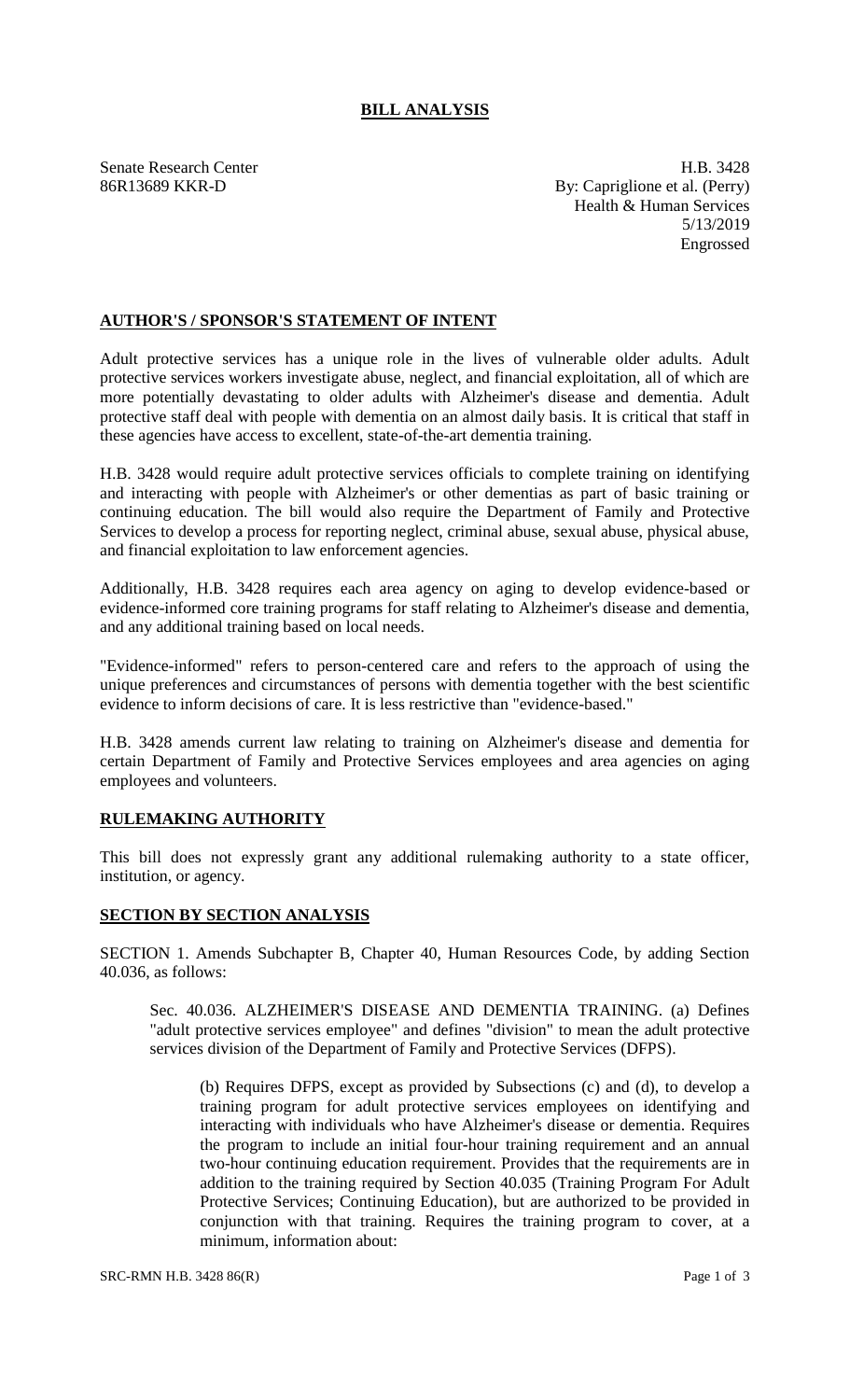(1) dementia, including behavioral and psychiatric symptoms;

(2) interaction with an individual who has impaired communication skills, including effective and respectful communication techniques;

(3) techniques for understanding and approaching an individual's behavioral symptoms;

(4) specific aspects of safety, including wandering by an individual;

(5) abuse, neglect, and exploitation, as defined by Section 48.002 (Definitions), of an individual with Alzheimer's disease or dementia, including:

(A) identifying the most common types of abuse;

(B) recognizing signs of abuse, neglect, and exploitation; and

(C) identifying when it is necessary to contact a law enforcement agency about potential criminal behavior toward an individual with Alzheimer's disease or dementia that is committed by a family member or caretaker of the individual or that occurs in an institution;

(6) identification of self-neglect by an individual with Alzheimer's disease or dementia; and

(7) protocols for connecting an individual with Alzheimer's disease or dementia to local care resources or professionals who are skilled in dementia care to encourage cross-referring the individual for services and increase reporting of incidents of abuse, neglect, or exploitation.

(c) Authorizes the division to use a training program developed or adopted by the Health and Human Services Commission (HHSC) or the Department of State Health Services (DSHS) if the program is equivalent to or more extensive than the program requirements under Subsection (b).

(d) Requires the division, if another state law or a federal law or regulation requires training on Alzheimer's disease or dementia that is more rigorous or extensive than the training required by Subsection (b), to provide training to adult protective services employees that complies with that law or regulation.

(e) Requires an area agency on aging to ensure that the agency's employees or volunteers who provide services directly to an elderly individual or the individual's family members or caregivers receive training on Alzheimer's disease and dementia. Requires the training to:

- (1) be evidence-based or evidence-informed; and
- (2) focus on:

(A) recognizing the signs and symptoms of cognitive impairments caused by Alzheimer's disease or dementia; and

(B) understanding how the cognitive impairments may affect the screening of and service planning for an elderly individual.

(f) Authorizes an area agency on aging to provide the training described by Subsection (b) through: